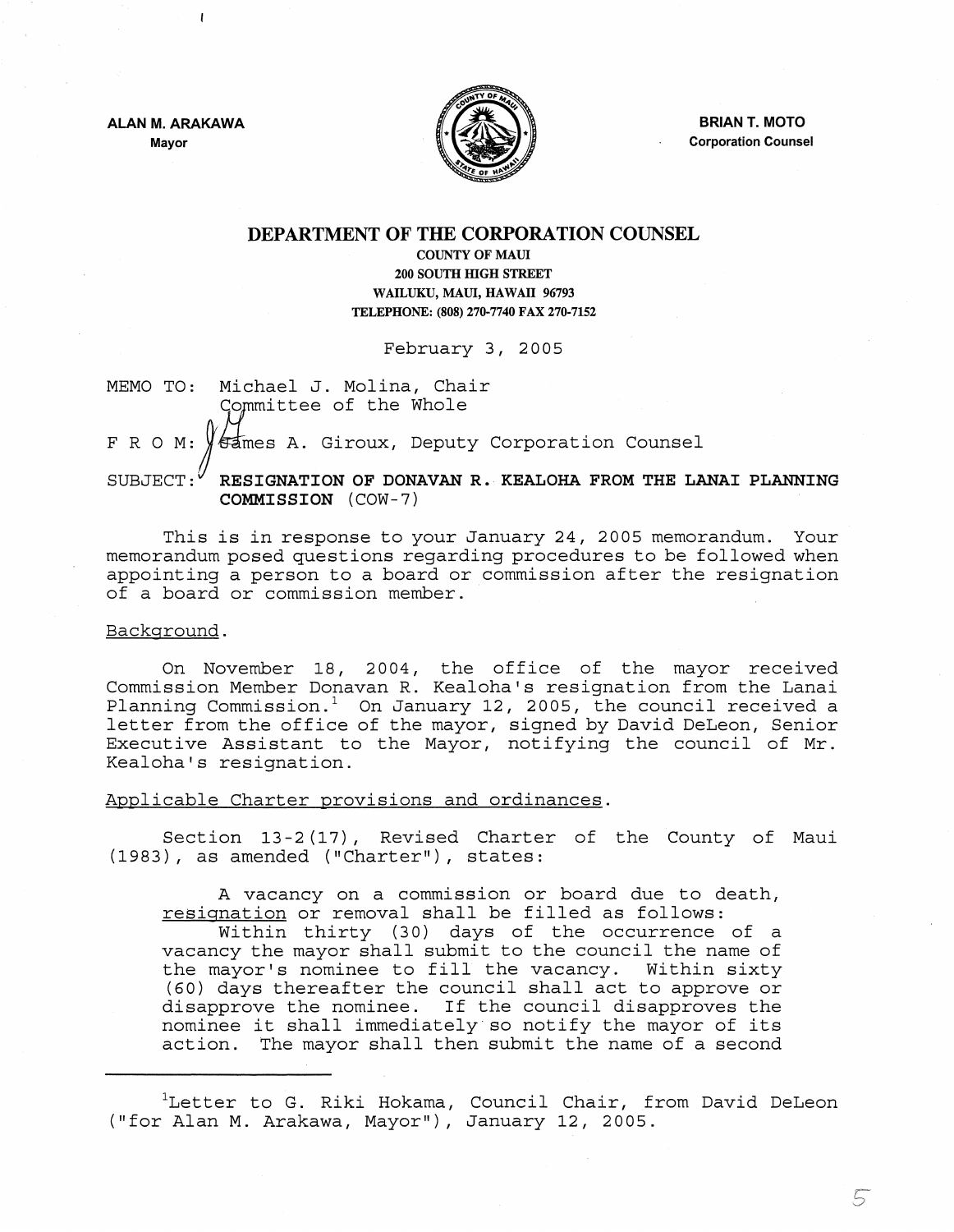> nominee to the council within ten (10) days and the council shall act thereon within sixty (60) days. This process shall continue until the vacancy is filled. the event that the council fails to approve or disapprove a nominee within the time periods provided for herein, that nominee shall be deemed appointed to fill the vacancy upon its occurrence. If the mayor fails to submit the name of a nominee within the times provided for herein, the council may within sixty (60) days nominate and approve the appointment of an individual to fill the vacancy. (Emphasis added) .

Maui County Code ("MCC") Section 2.41.040 states:

The mayor shall notify the council in writing of any vacancy on a board, commission, or committee within five days of said vacancy.

MCC Section 2.41.050 states:

A. In accordance with section 13 -2, Revised Charter of the County of Maui (1983), as amended, should the mayor fail to submit the name of a nominee within the times provided for by law, the council may, within sixty days after the expiration of the times so provided, nominate and approve the appointment of an individual to fill a vacancy. If the mayor submits the name of a<br>nominee within the sixty-day period, the mayor's nominee within the sixty-day period, submittal shall be deemed invalid.

B. Any member of the council may nominate one individual per vacancy by transmitting the information required under section 2.41.020 to the council or appropriate council committee.

C. Upon receipt of the required information, the council may approve or disapprove the nomination.

## Questions.

1. Is the Senior Executive Assistant to the Mayor authorized to notify the Council on behalf of the Mayor?

No. Under MCC Section 2.41.040, the mayor shall notify the council in writing of any vacancy in a commission.

Charter Section 7-6(2) states, in part:

[I]n the temporary absence of the mayor from the State, or a temporary disability of the mayor, the managing director shall act as mayor. If there is no managing director or if the managing director is unable to act,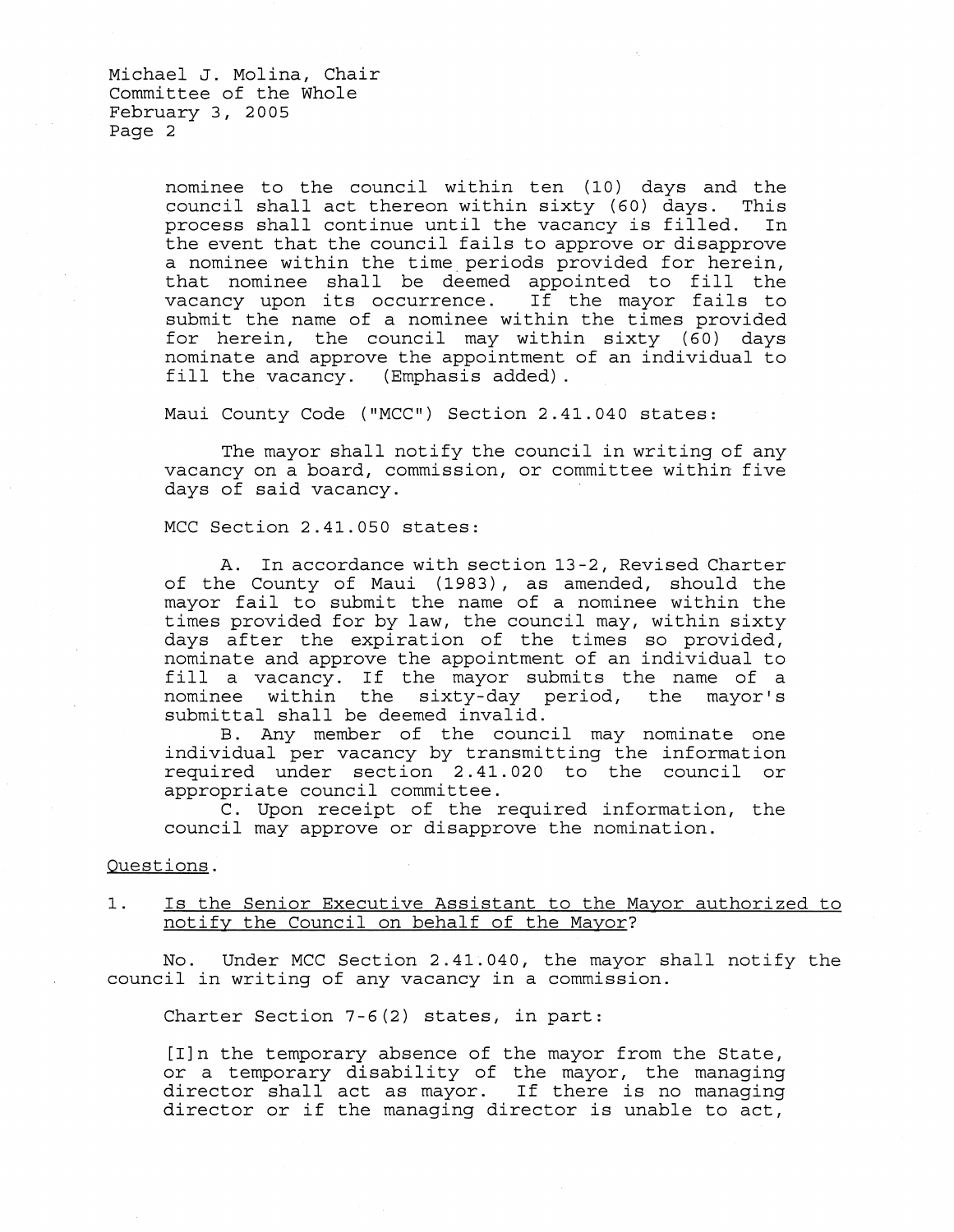> the finance director shall act as mayor. In the event of the temporary absence of the mayor from the county, or temporary leave, the mayor may designate the managing director or, in the managing director's absence or unavailability, the finance director to act as mayor.

Pursuant to Charter Section 13 -2 (17) and MCC Section 2.41.040, it is the duty of the mayor to notify council of a vacancy. When the mayor is temporarily absent from the county,<sup>2</sup> the mayor may, under Charter Section 7-6(2), designate the managing director or, in the managing director's absence or unavailability; the finance director, to act as mayor and transmit the notice to council required by law. $3$  In no event is an executive assistant to the mayor authorized by law to provide such notification.

# 2. When was the Mayor required to notify Council of Mr. Kealoha's resignation?

Under MCC Section 2.41.040, the mayor is required to notify council of a vacancy within five days of the vacancy.

Based on the facts presented, the office of the mayor received notice of the vacancy on November 18, 2004. MCC Section 1.04.020(E) states:

The time within which an act is to be done as provided in any provision in this code or any order issued pursuant to any provision in this code, when expressed in days, shall be computed by excluding the first day and including the last, unless the last day is a Sunday or holiday, in which case it is also excluded.

Therefore, pursuant to MCC Sections 1.04.020(E) and 2.41.040, the mayor had five days from November 18, 2004 in which to notify the council, and the deadline for notification was November 23,  $2004.$ <sup>4</sup>

 $2$ It is our understanding that Mayor Alan Arakawa was on Oahu on January 12, 2005, the date of the letter signed by David DeLeon.

 $3$ We are unaware as to whether such a designation in fact took place.

4Unlike Rule 6, Hawaii Rules of Civil Procedure, MCC Section 1.04.020 does not exclude intermediate Saturdays, Sundays, and holidays in the computation of a prescribed time period that is less than seven days.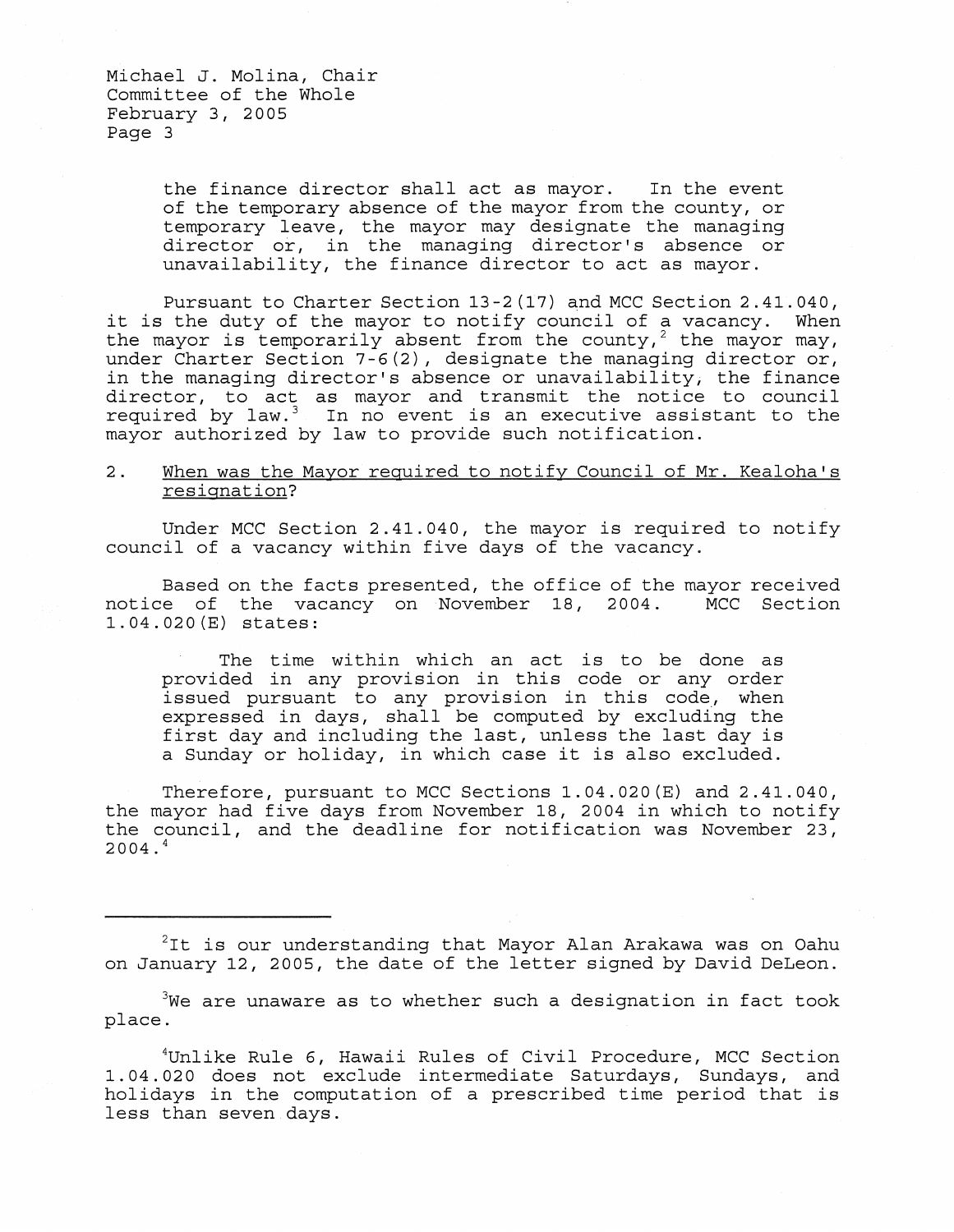# 3. When did the Mayor's thirty-day time period to nominate a replacement begin and end?

Under Charter Section 13-2(17), the thirty-day period begins upon "the occurrence of a vacancy". Neither the Charter nor the Maui County Code elaborate upon the meaning of the phrase, "the occurrence of a vacancy", and neither specifies when and how a resignation becomes effective.

In the absence of a special rule prescribing how a resignation is to take effect or to which authority a resignation should be presented, a resignation is generally effected by delivery of notice of resignation to the authority that has the power to fill the vacancy.<sup>5</sup> Therefore, inasmuch as the mayor has the authority to appoint members of the planning commissions,<sup>6</sup> delivery of a notice of resignation to the mayor would constitute "the occurrence<br>of a vacancy" for purposes of Charter Section 13-2(17). a vacancy" for purposes of Charter Section 13-2(17). Accordingly, the thirty-day period would commence from the date of delivery of the notice of resignation.

In this case, Mr. Kealoha's resignation was received by the office of the mayor on November 18, 2004, and, in accordance with the counting convention set forth in MCC Section  $1.04.020(E)$  (cited above), the thirty-day period described in Charter Section 13-2 (17) ended on Saturday, December 18, 2004.

4. When does the Council's sixty-day time period to nominate and approve a replacement begin and end?

Charter Section 13-2(17) states, in part:

In the absence of any special rule prescribing to what authority a resignation should be presented, the proper authority to accept a resignation is that which has power to fill the  $vacancy.$ ")

*<sup>6</sup> See* Charter §S-S.4 ("Each planning commission shall consist of nine members appointed by the mayor with the approval of the council.") .

 $7$ MCC §1.04.020(E) does <u>not</u> exclude Saturdays in the computation of a prescribed period of time.

*<sup>5</sup>See* McQuillin Municipal Corporations §§12.122, 12.125 (3d ed.), at 590-91, 596-97 ("Where the holding of an office is not compulsory, in the absence of legal provision, resignation upon delivery to the proper authorities takes effect without acceptance; and in such case a successor may be appointed ... without the formal acceptance of the resignation....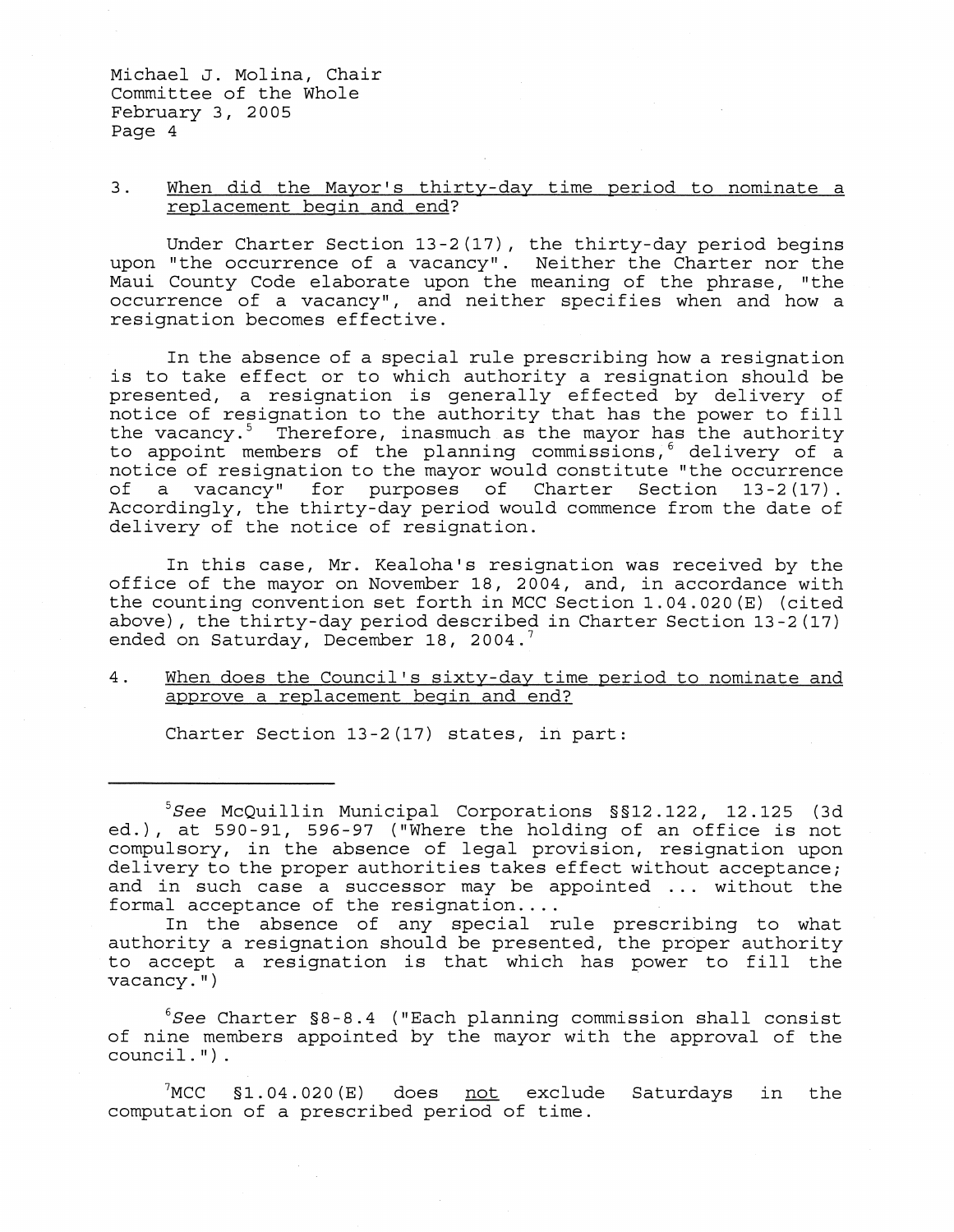> If the mayor fails to submit the name of a nominee within the times provided for herein, the council may within sixty (60) days nominate and approve the appointment of an individual to fill the vacancy. (Emphasis added.)

MCC Section 2.41.050(A) states, in part:

[S]hould the mayor fail to submit the name of a nominee within the times provided for by law, the council may, within sixty days after the expiration of the times so provided, nominate and approve the appointment of an individual to fill a vacancy. (Emphasis added.)

In this case, a senior executive assistant, by a letter dated January 12, 2005 and signed ostensibly for the mayor, gave notice of a vacancy on the Lanai Planning Commission after the five-day notice requirement of MCC Section 2.41.040 had passed (and after the thirty-day time period for the mayor to nominate a successor had elapsed) .

Neither Charter Section 13-2(17) nor MCC Section 2.41.050(A) explicitly address situations like the one presented; however, at least several beginning dates for the sixty-day period are arguable: (i) December 19, 2004, the day after the last day of the thirty-day period (see answer to Question 3, above), in which case the sixty-day period would expire on February 16, 2005; (ii) January 12, 2005, the date of council's receipt of the letter signed by Mr. DeLeon, in which case the sixty-day period would expire on March 14, 2005 (March 13, 2005 being a Sunday); and (iii) the date of council's receipt of a letter signed by the mayor (or someone acting as mayor pursuant to Charter Section 7-6(2)) notifying council of a vacancy, in which case the sixty-day period has not yet commenced.<sup>8</sup>

The sixty-day period described in (i) is consistent with a literal reading of MCC Section 2.41.050 (A), which provides that the sixty-day period commences "after the expiration of the times so provided" (i.e., after the expiration of the deadline for the mayor to submit the name of a nominee). However, calculating the sixtyday period from the date of expiration of the thirty-day period does not take into account the possibility (in this case, the actuality) of the failure of the office of the mayor to notify the council of a resignation until nearly two months after the date of resignation. In situations where the council receives late notice of a resignation, calculating the sixty-day period from the expiration of the thirty-day period may provide the council with little or no time to act. Such a result would appear to contravene

 $8$ We are not aware of such a letter having been delivered.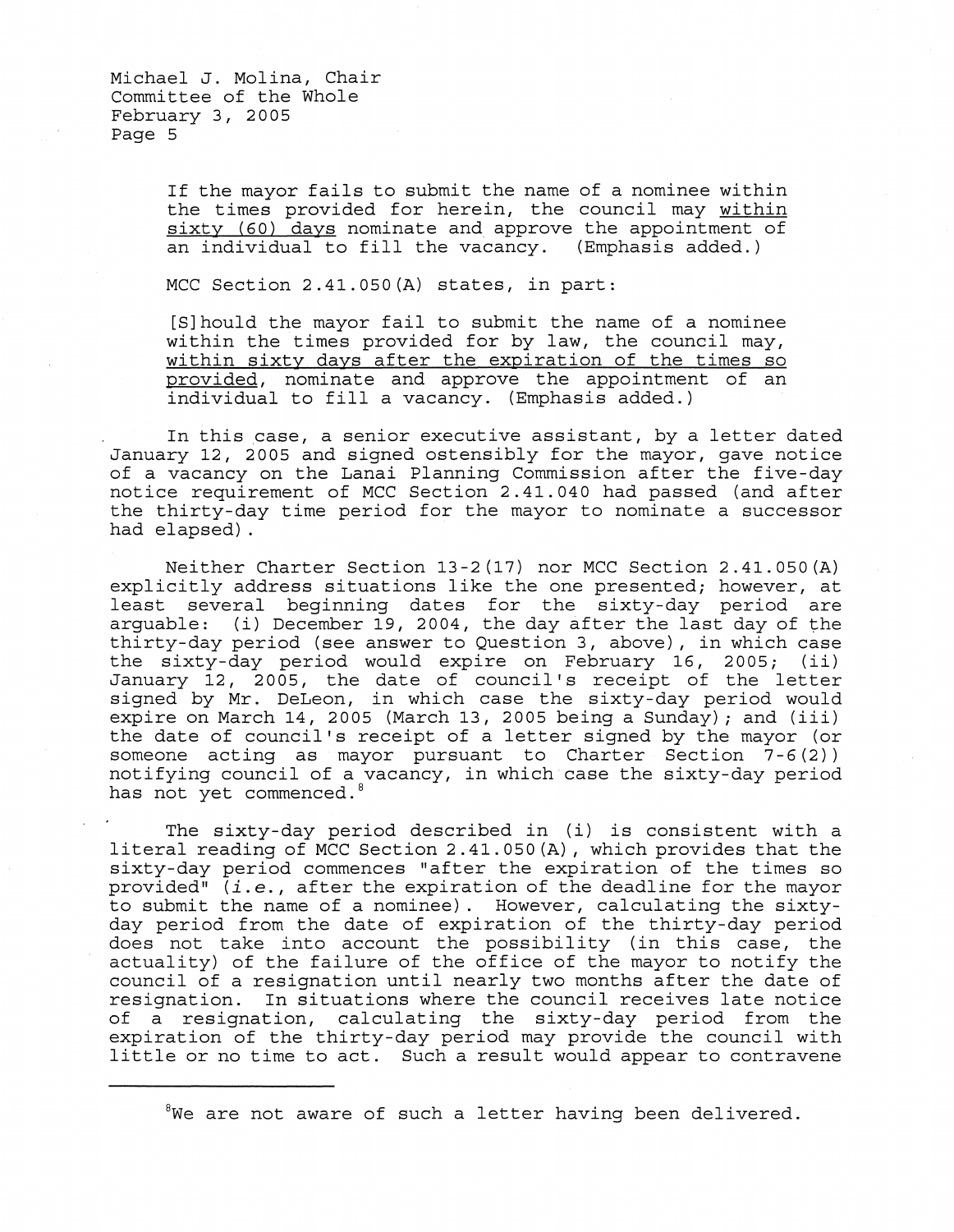the purpose of Charter Section 13-2(17), as amended, which authorizes the council to nominate individuals when the mayor has failed to submit the name of a nominee in a timely manner.

The sixty-day period described in (iii) is consistent with the provision (discussed in the answer to Question I, above) that requires that the mayor, or someone authorized by law to act as a squares that the major, is computed and to all the council in writing of a vacancy. However, (iii) makes commencement of the sixty-day period wholly dependent upon the mayor fulfilling the technical requirements of MCC Section 2.41.040. This could result in situations where the council, even though aware of a resignation, would not be able to initiate an appointment solely because the Section 2.41.040 notice was deficient. It is conceivable that a mayor, for whatever reason or reasons, may in certain circumstances be unwilling or unable to comply with MCC Section 2.41.040, in which case the sixty-day period would, under (iii), never commence. We do not believe such a result was envisioned or intended. It would be ironic if a Charter provision that was intended to ensure the timely appointment of individuals to boards and commissions were interpreted in such a way as to cause additional delays in the filling of vacancies.

For the reasons discussed above, the sixty-day period described in (ii) appears most consistent with Charter Section 13- 2(17), as amended, and its overall purpose of providing for the timely appointment of individuals to fill vacancies resulting from resignation, death, or removal. Therefore, council having received (albeit technically deficient) notice of a resignation, and the mayor having failed to submit the name of a nominee within the time provided for under the Charter, we advise that the council is now empowered, within a sixty-day period that will expire on March 14, 2005, to "nominate and approve the appointment of an individual to fill the vacancy.  $10$ 

5. When may the Mayor submit a subsequent nomination to the Council?

MCC Section 2.41.050(A) states, in part:

 $10$ Charter §13-2(17).

<sup>9</sup>Charter §13-2(17) was amended in 2002 when Charter amendment proposal number 16, granting the Council the power to nominate and approve the appointment of an individual to fill a vacancy, was<br>approved by voters. The Charter amendment was proposed by The Charter amendment was proposed by Resolution No. 02-99.